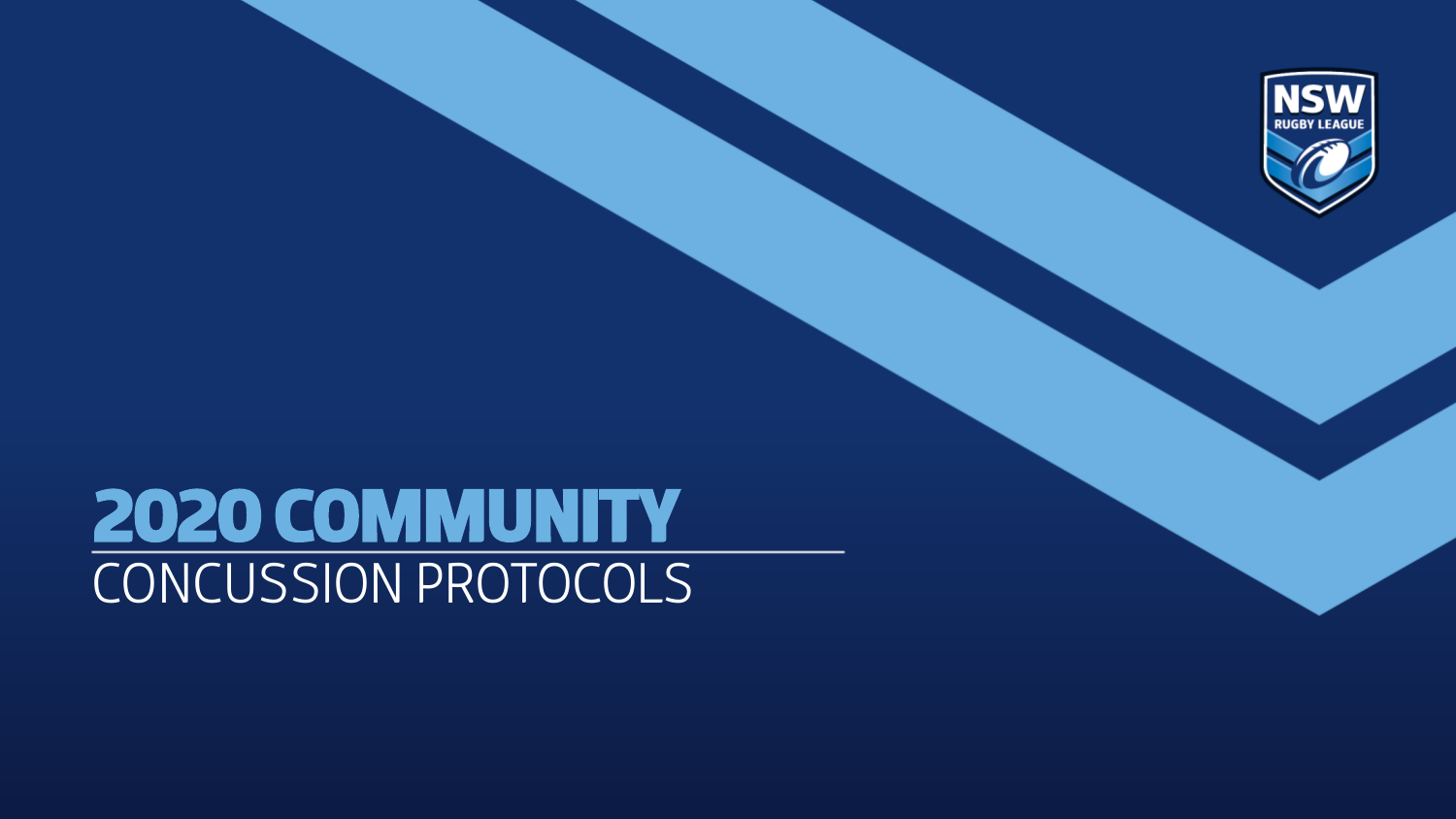## Match Day Head Injury Assessment Procedures

- 1. Concussion On-field Assessment Procedures Head Sports Trainer/First Responder Roles
- 2. Head Injury Assessment Procedures (Clubs and Players)
- 3. Immediate Post-Match Requirements and Delayed Concussion Procedures

### Return to Play Procedures

- 4. Mandatory Stand Down Periods
- 5. Return to Play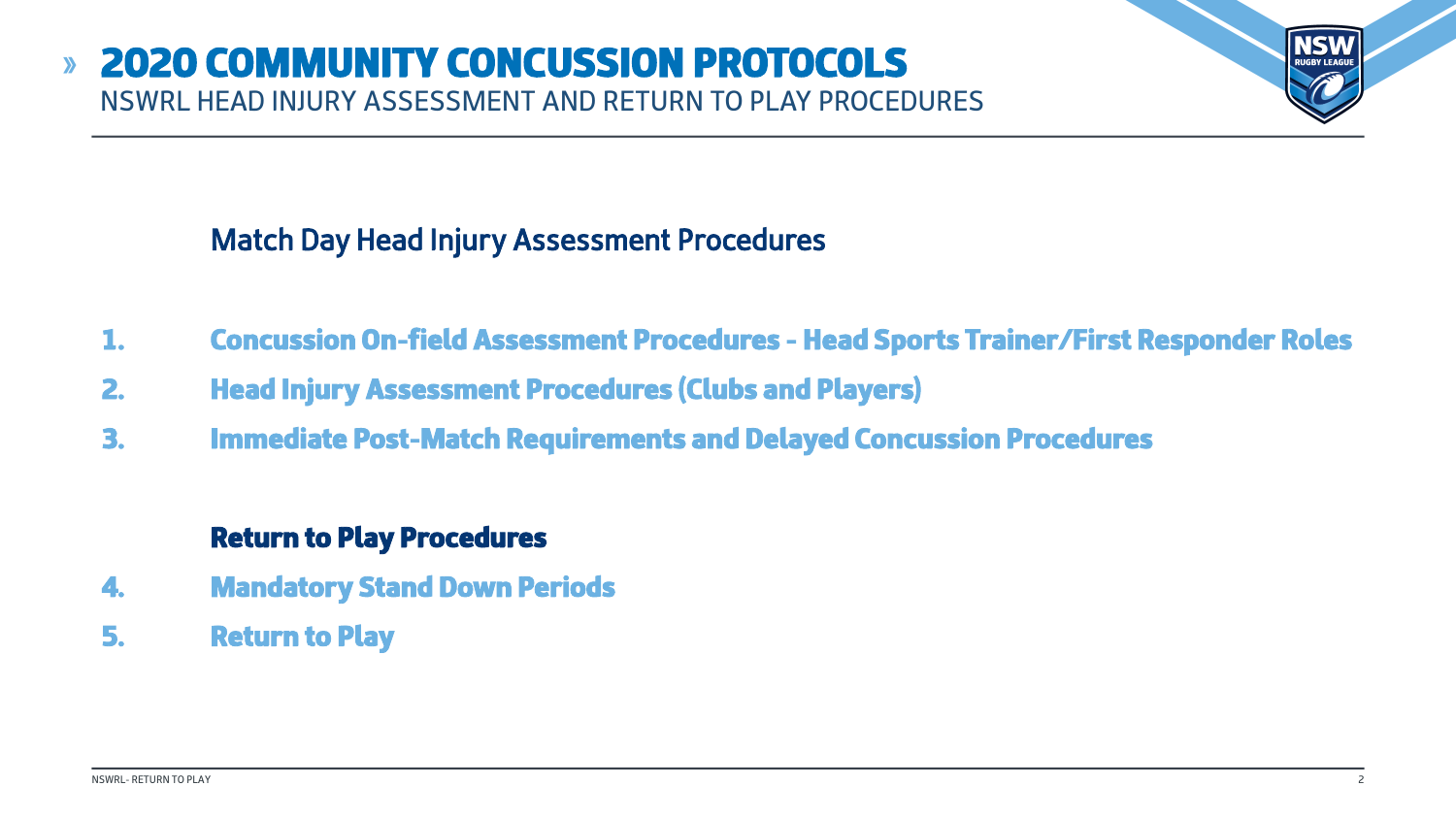#### 2020 COMMUNITY CONCUSSION PROTOCOLS  $\lambda$ NSWRL HEAD INJURY ASSESSMENT AND RETURN TO PLAY PROCEDURES



- The safety and protection of our children
- Coronial Inquest
- Secondary Impact Syndrome
- Game Custodianship / CTE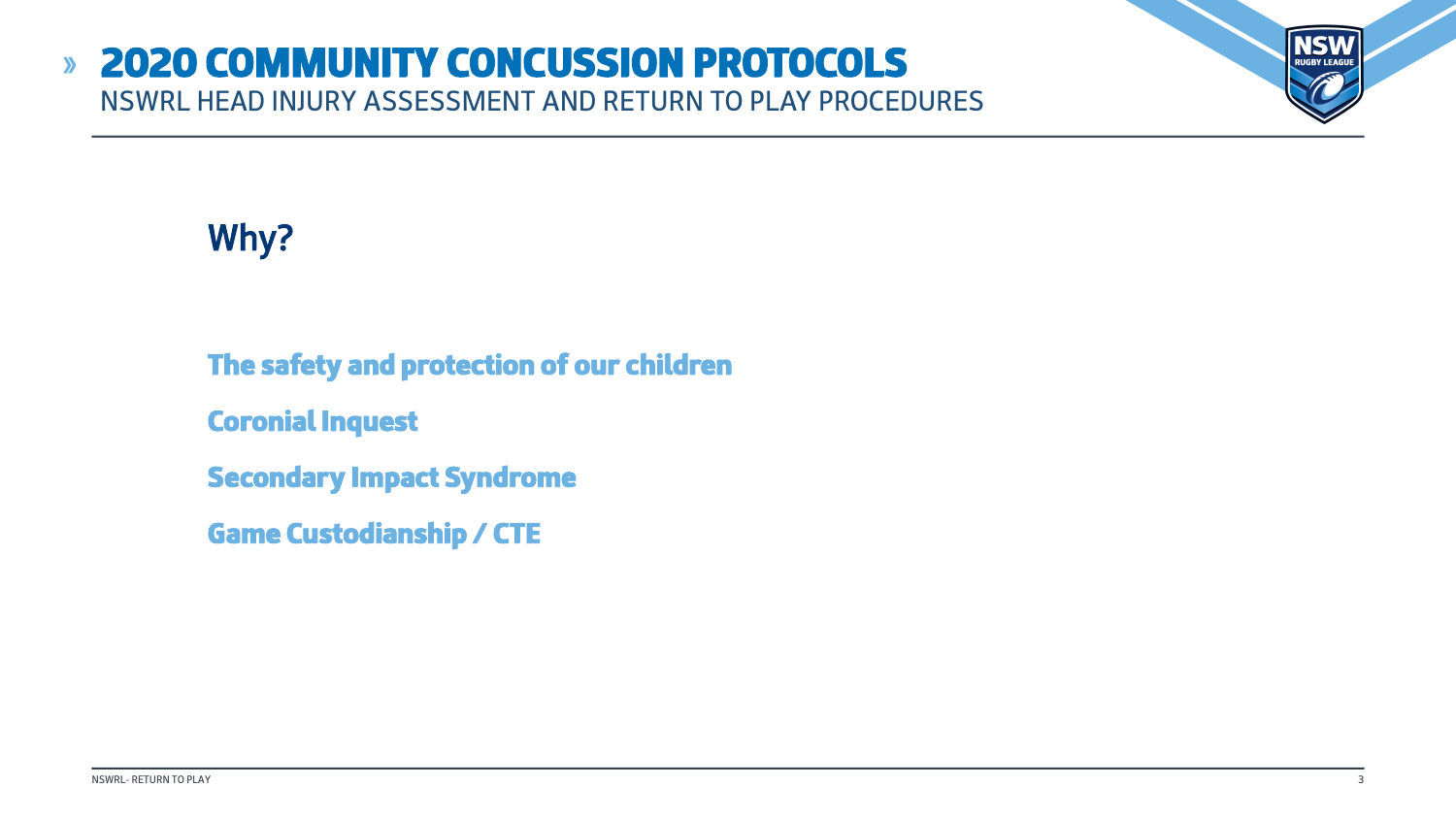#### 2020 COMMUNITY CONCUSSION PROTOCOLS  $\mathbf{v}$ NSWRL HEAD INJURY ASSESSMENT AND RETURN TO PLAY PROCEDURES



- 1. Reporting and Documentation
- 2. Participants MUST see a Doctor immediately following a head knock
- 3. The Minimum length of time to Return to Play
- 4. The addition of a Unavailable for Selection / CONCUSSION Button to a players Mysideline profile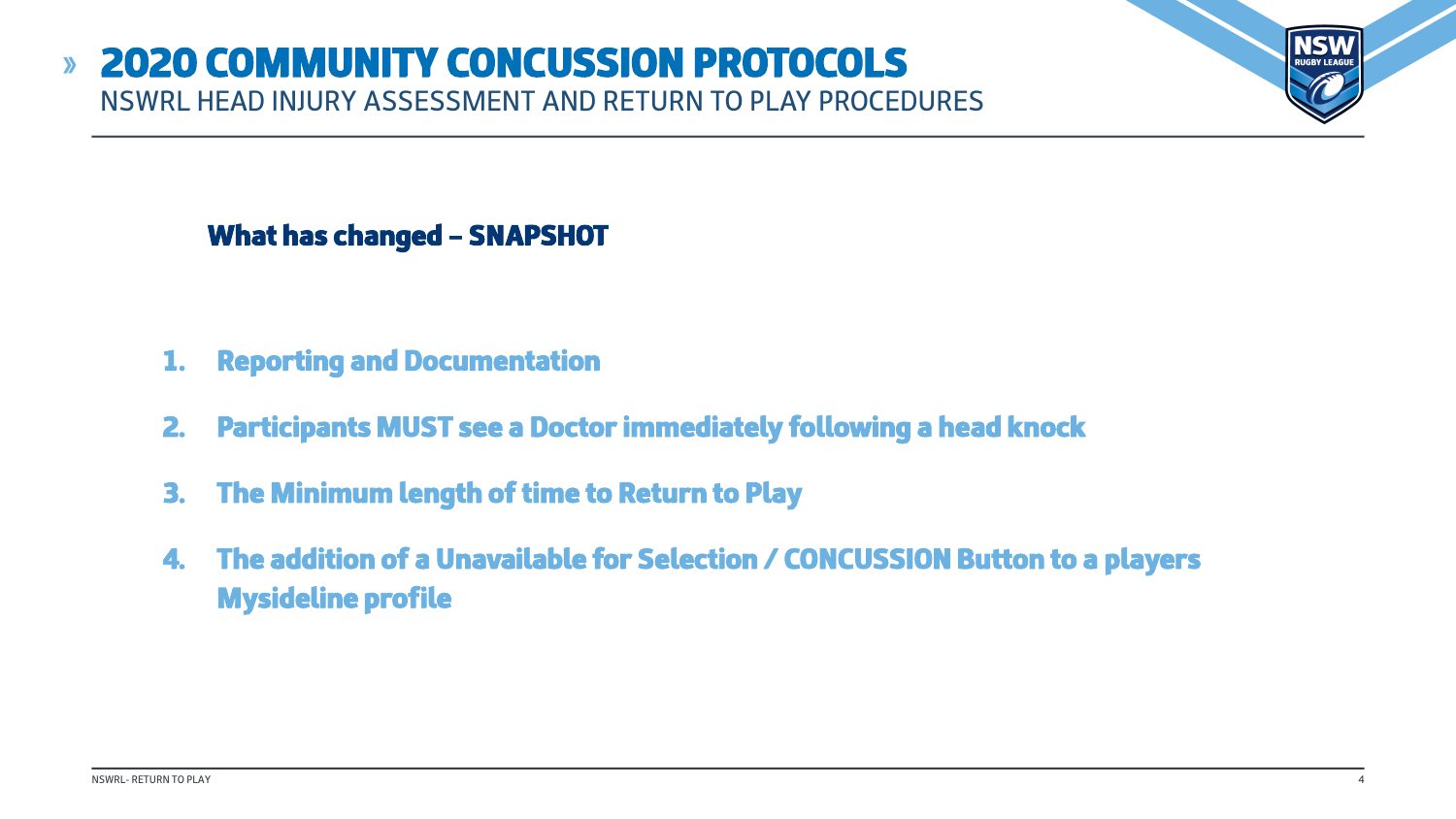#### NSWRL- RETURN TO PLAY 5

#### 2020 COMMUNITY CONCUSSION PROTOCOLS  $\lambda$ NSWRL HEAD INJURY ASSESSMENT AND RETURN TO PLAY PROCEDURES

### Documentation

A) NRL Community Head Injury Recognition and Referral Form – NOTE Pages One and Two are to be used in conjunction with NSWRL forms below.

B) NSWRL Community Rugby League Concussion Assessment Form

C) NSWRL Community Rugby League Return to Play Clearance Form

| NRL - COMMUNITY HEAD INJURY<br>RECOGNITION AND REFERRAL FORM.                                                                                                                                                                                                                                                                                                                                                                                                                                                                                                                                                                                                                                                                            |                                         |                                 |                                                                                                                 |
|------------------------------------------------------------------------------------------------------------------------------------------------------------------------------------------------------------------------------------------------------------------------------------------------------------------------------------------------------------------------------------------------------------------------------------------------------------------------------------------------------------------------------------------------------------------------------------------------------------------------------------------------------------------------------------------------------------------------------------------|-----------------------------------------|---------------------------------|-----------------------------------------------------------------------------------------------------------------|
| A. GENERAL INFORMATION                                                                                                                                                                                                                                                                                                                                                                                                                                                                                                                                                                                                                                                                                                                   |                                         |                                 | Com                                                                                                             |
| Plymer Names<br>Club<br><b>Age</b>                                                                                                                                                                                                                                                                                                                                                                                                                                                                                                                                                                                                                                                                                                       |                                         |                                 | Con                                                                                                             |
|                                                                                                                                                                                                                                                                                                                                                                                                                                                                                                                                                                                                                                                                                                                                          |                                         |                                 | Torde S                                                                                                         |
| Esprany Name<br><b>Examiner qualifications</b>                                                                                                                                                                                                                                                                                                                                                                                                                                                                                                                                                                                                                                                                                           |                                         |                                 | Float                                                                                                           |
| Approximate Time to Half<br><b>Hult</b>                                                                                                                                                                                                                                                                                                                                                                                                                                                                                                                                                                                                                                                                                                  | Product of Player                       |                                 | 1. Triale                                                                                                       |
| <b>B. STRUCTURAL HEAD OR NECK IN SIRY</b>                                                                                                                                                                                                                                                                                                                                                                                                                                                                                                                                                                                                                                                                                                |                                         |                                 | $2.25 \pm 0.$                                                                                                   |
| 1. An frenc (block balling of a criticially period or idealized head and/or rent hours, including orcharged<br>these of computers unrestrained through the guideline of the prevention find                                                                                                                                                                                                                                                                                                                                                                                                                                                                                                                                              |                                         | <b>Text</b> Rds                 | status)<br>tha is                                                                                               |
| C. REMOVAL FROM PLAY                                                                                                                                                                                                                                                                                                                                                                                                                                                                                                                                                                                                                                                                                                                     |                                         |                                 | <b>SILVER</b>                                                                                                   |
| Tayers BUST be removed personantly from play if any of the                                                                                                                                                                                                                                                                                                                                                                                                                                                                                                                                                                                                                                                                               | 722<br><b><i><u>Transformed</u></i></b> | <b><i><u>Stage Ward</u></i></b> | TW <sub>1</sub><br>HH                                                                                           |
| following are observed by anyone; including coaches, parents and<br>allier players                                                                                                                                                                                                                                                                                                                                                                                                                                                                                                                                                                                                                                                       | <b>Change</b>                           |                                 | Fest:                                                                                                           |
| LCola of consciousness for protenoed less of movement of v 1 - 2 seconds) or                                                                                                                                                                                                                                                                                                                                                                                                                                                                                                                                                                                                                                                             |                                         |                                 | <b>HILLER</b>                                                                                                   |
| et responding applicately to therein, referees or other players<br>The presidive action in fall to ground out bracing for impact flaggy or allft.                                                                                                                                                                                                                                                                                                                                                                                                                                                                                                                                                                                        |                                         |                                 | <b>Provided</b>                                                                                                 |
| Through a sign exchange of the control of an additional and or hear on                                                                                                                                                                                                                                                                                                                                                                                                                                                                                                                                                                                                                                                                   |                                         |                                 | $n$ . When                                                                                                      |
| mparti                                                                                                                                                                                                                                                                                                                                                                                                                                                                                                                                                                                                                                                                                                                                   |                                         |                                 | $\sim$<br>$8 - 126$                                                                                             |
| E. Raldenor ibilturbancar <sup>a</sup> or Clumpy boos of control over movements) or elimits get<br>as Kirknachez ar consolidae frananzi (regular (195). Till namnenstad i                                                                                                                                                                                                                                                                                                                                                                                                                                                                                                                                                                |                                         |                                 | $P.$ One                                                                                                        |
| Claims or literal research and artist their normal automobil reaching<br>eprenately to surrainings                                                                                                                                                                                                                                                                                                                                                                                                                                                                                                                                                                                                                                       |                                         |                                 | $=$ con<br>W. Gast                                                                                              |
| Unusual between for the depart-                                                                                                                                                                                                                                                                                                                                                                                                                                                                                                                                                                                                                                                                                                          |                                         |                                 | CONCLE                                                                                                          |
| Corksen or destinates                                                                                                                                                                                                                                                                                                                                                                                                                                                                                                                                                                                                                                                                                                                    |                                         |                                 | TRI doc                                                                                                         |
| Memory impairment (e.g. falls Meditodio questions - teller to CRTS).                                                                                                                                                                                                                                                                                                                                                                                                                                                                                                                                                                                                                                                                     |                                         |                                 | <b>Par ACM</b><br>catalo a                                                                                      |
| 13. Player reports or playings any other concussion symptoms (refer to ORTS).                                                                                                                                                                                                                                                                                                                                                                                                                                                                                                                                                                                                                                                            |                                         |                                 |                                                                                                                 |
| <b>SEPORTARY TO REMEMBER</b>                                                                                                                                                                                                                                                                                                                                                                                                                                                                                                                                                                                                                                                                                                             |                                         |                                 | The day.<br>the field                                                                                           |
| Any grayer who is unconsistent should be eugenized of having a spinal your and treated appropriately.<br>The includes ORABCO (Derops, Response, America Breaking, CPR, DeMarbahan) and they should not be<br>moved unless appropriately todrad personnel are present.<br>. The close his waitings or bratesburing in the one potiolists. Developing in the higher<br>a spital injury and an antichance colled<br>. A closer with a famial higary after head trauma should be assessed for signs and subsystems of consussion.<br>Pleases must be HOMEST in reporting how that. Uncorporative between the players should be<br>considered a supplies start of concurance and result in that remuned from size as a solective basid interv |                                         |                                 | <b>BARRELL</b><br><b>Cast Suits</b><br>ddasán<br><b><i>Chandles</i></b><br><b>HOLCOM</b><br>Climinate<br>marine |
| 1 Rafar to the NRL Consulation Management Quidelines on the Play NRL website sound constitutions and con-<br>the Consumption Recognition Tour 4 (CRTS) (copyright) 2017 (CETS/SCRTS)<br>"WOTE-'Bakeron shekarbanca' is defined as when a these is unable to stand constitu couponsed<br>yr and the base of the features will related to the product bright blue for a face of                                                                                                                                                                                                                                                                                                                                                            |                                         |                                 | tighed.<br>OVERY                                                                                                |
| D. OUTCOME AND ACTION                                                                                                                                                                                                                                                                                                                                                                                                                                                                                                                                                                                                                                                                                                                    |                                         |                                 | DENNIS<br>Carrie                                                                                                |
| If "Yea" to particular for speedban 1, are writtenbown must be onited for increasings transfer to trougher                                                                                                                                                                                                                                                                                                                                                                                                                                                                                                                                                                                                                               |                                         |                                 | <b>Glass Se</b>                                                                                                 |
| if "Fey" is selected for any of questions 3-10, immediate nervous form play and medical assessment are required                                                                                                                                                                                                                                                                                                                                                                                                                                                                                                                                                                                                                          |                                         |                                 | <b>TRANS</b>                                                                                                    |
| 18 alayer who is removed from play with a suspecied concussion MUST NOT mitum to size                                                                                                                                                                                                                                                                                                                                                                                                                                                                                                                                                                                                                                                    |                                         |                                 | <b>ATTACH</b>                                                                                                   |
| until formally cleared by a doctor. If any RED FLAGS listed to the CRTS are present or there<br>la any other concern - call an AMBULANCE.                                                                                                                                                                                                                                                                                                                                                                                                                                                                                                                                                                                                |                                         |                                 | <b>Band (a)</b><br>top and                                                                                      |
| A PLAYER SUSPECTED OF HAVING SUSTAINED A CONCUSSION WAST NOT BE ALLOWED TO KETURE                                                                                                                                                                                                                                                                                                                                                                                                                                                                                                                                                                                                                                                        |                                         |                                 | <b>CACRIER</b>                                                                                                  |
| TO THE EXILO OF PLAY ON THE EAY OF THE BLANKY EVEN IF THE EYEPTIONS SERVICE INTERFERING<br>BE SENT FOR MEDICAL ASSESSMENT IN THE CARE OF A RESPONSIBLE ADULT.                                                                                                                                                                                                                                                                                                                                                                                                                                                                                                                                                                            |                                         |                                 | his.                                                                                                            |
|                                                                                                                                                                                                                                                                                                                                                                                                                                                                                                                                                                                                                                                                                                                                          |                                         |                                 |                                                                                                                 |

**Read** 



**NSW** 

**RUGBY LEAGUI** 

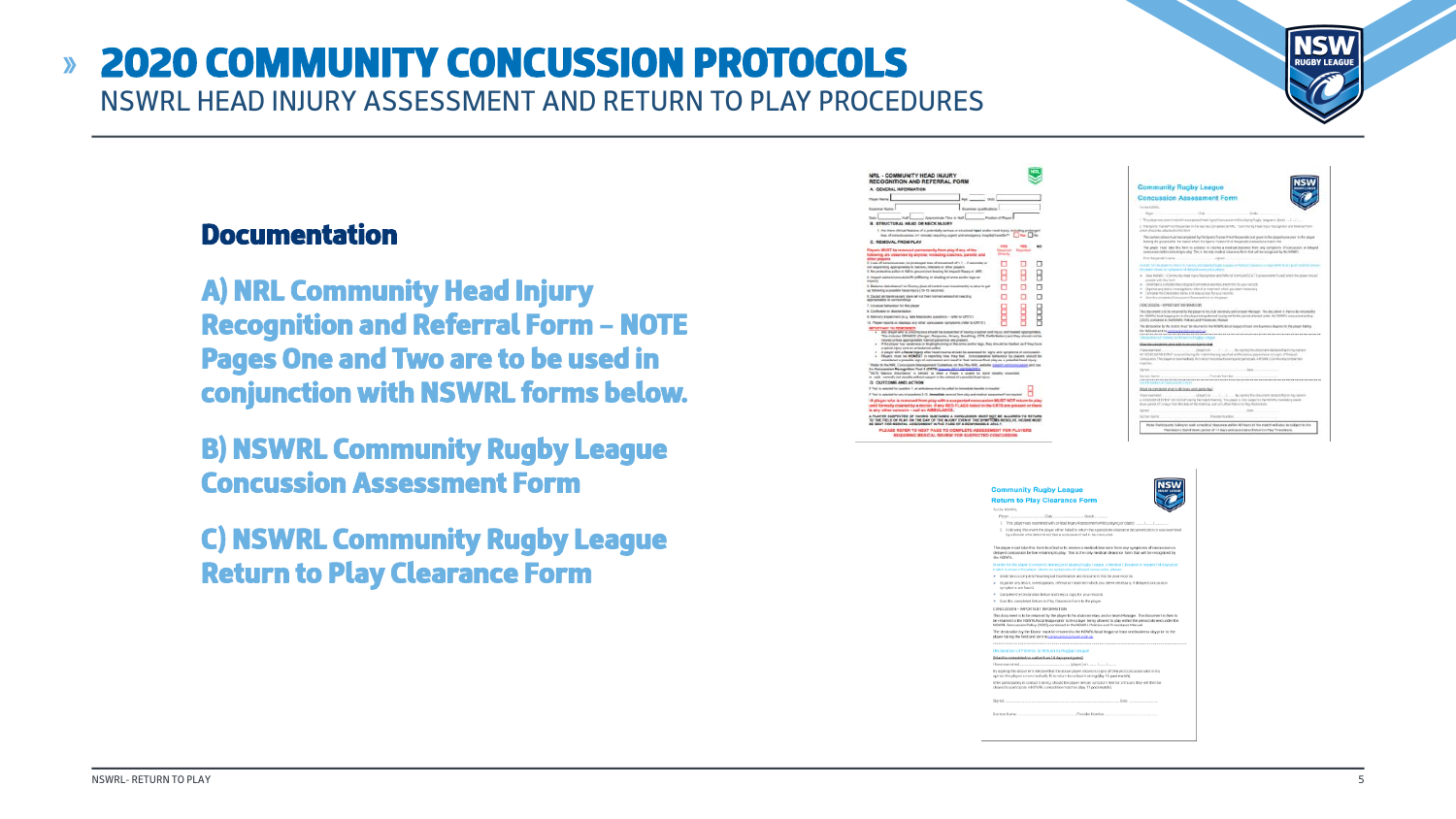

# **ALL SPORTS TRAINERS ARE AWARE OF THEIR OBLIGATIONS UNDER THE NRL ON FIELD POLICY and THE LEAGUES RESPECTIVE CONCUSSION POLICIES.**

**They are trained to recognise and respond to potential instances of concussion.**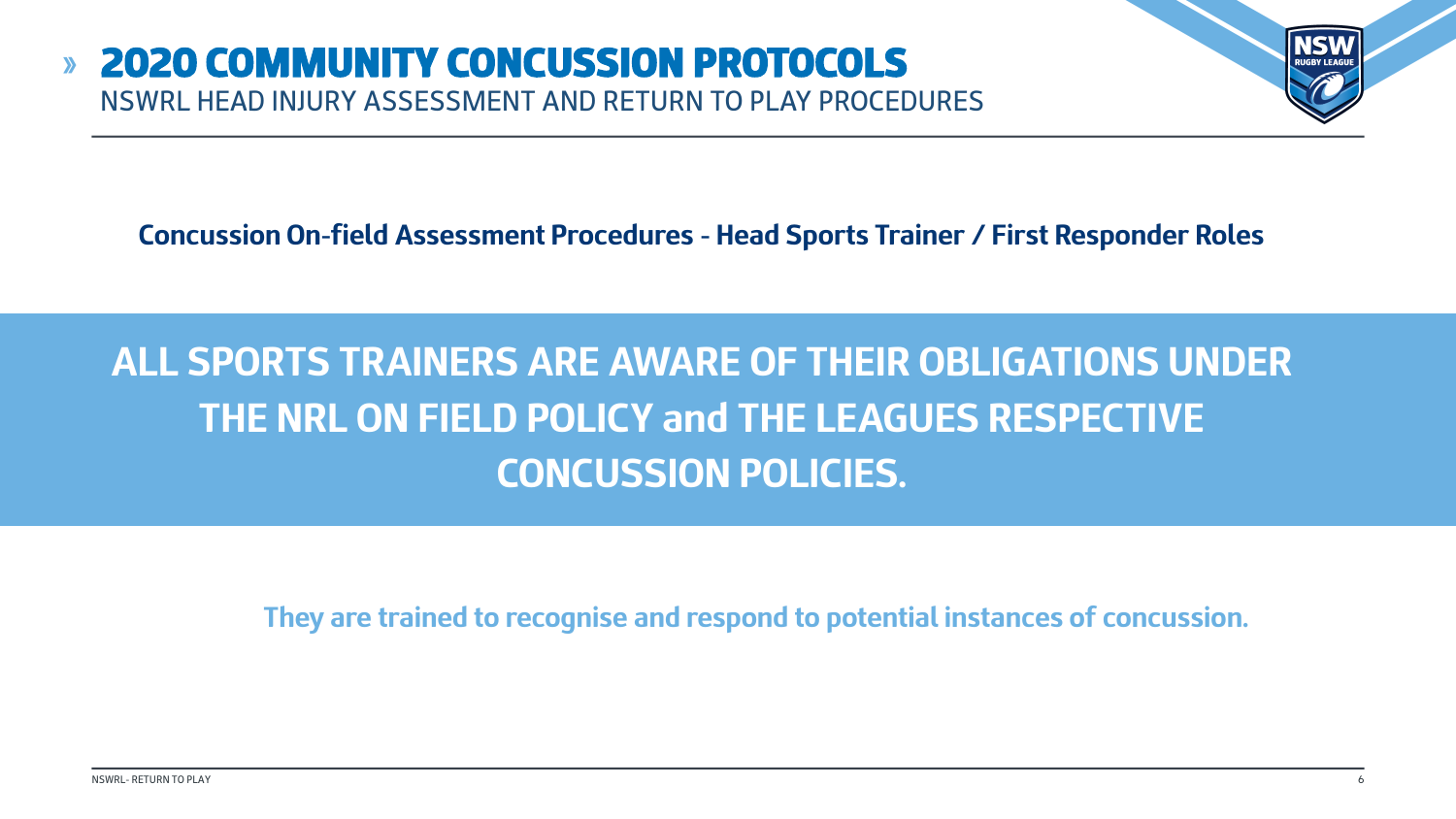# **Ground Managers need to be aware of minimum requirements for Sports Trainers under the NRL On Field Policy:**

| <b>AGE</b> | <b>MINIMUM PERSONNEL REQUIRED</b>                                                                          | <b>MINIMUM ACCREDITATION REQUIRED</b>                                                      |  |
|------------|------------------------------------------------------------------------------------------------------------|--------------------------------------------------------------------------------------------|--|
| U6-7       | One (1) x First Responder for up to<br>four (4) matches being played on an<br><b>International Field.</b>  |                                                                                            |  |
| U8-9       | One (1) x First Responder for up to<br>three (3) matches being played on an<br><b>International Field.</b> | • League First Aid; or<br>. NRL Level 1 Sports Trainer; or<br>. NRL Level 2 Sports Trainer |  |
| U10-12     | One (1) x First Responder per match                                                                        |                                                                                            |  |
| $U13-15$   | One (1) x First Responder per team for<br>each match.                                                      |                                                                                            |  |
| $U16+$     | One (1) x First Responder per team for<br>each match.                                                      | • NRL Level 1 Sports Trainer; or<br>• NRL Level 2 Sports Trainer.                          |  |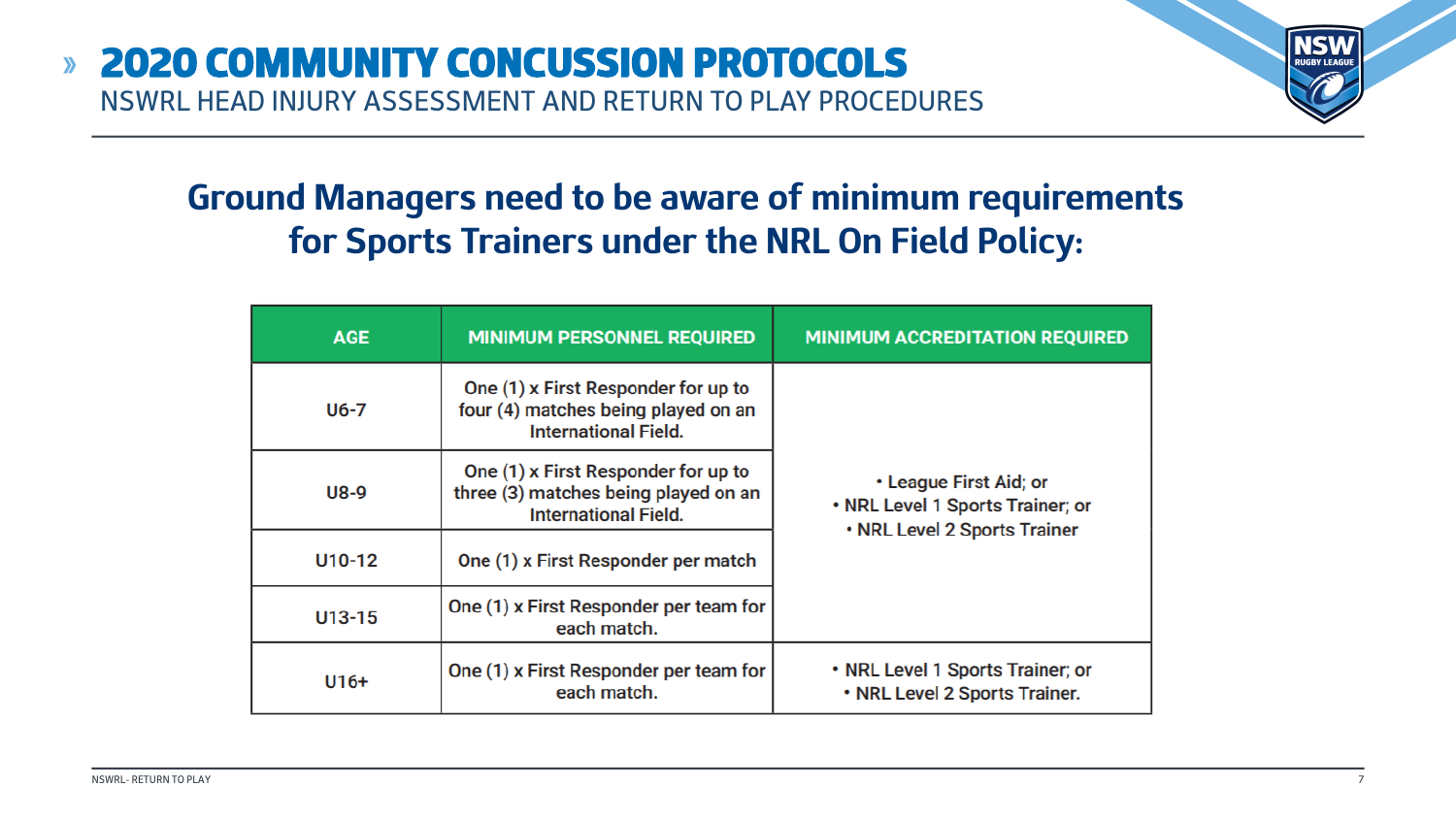

**Ground Managers must not allow any Match's to commence unless these requirements have been met, and they have checked the qualifications of Sports Trainers present for teams.**

**Any player with a suspected concussion should be immediately removed from the field of play, and MUST NOT RETURN to play.** 

**WHEN IN DOUBT THE PLAYER SHOULD BE REMOVED FROM THE FIELD AND REFERRED TO A DOCTOR FOR A FOLLOW-UP ASSESSMENT. IF THE PLAYER NEEDS IMMEDIATE MEDICAL TREATMENT AN AMBULANCE SHOULD BE CALLED URGENTLY.**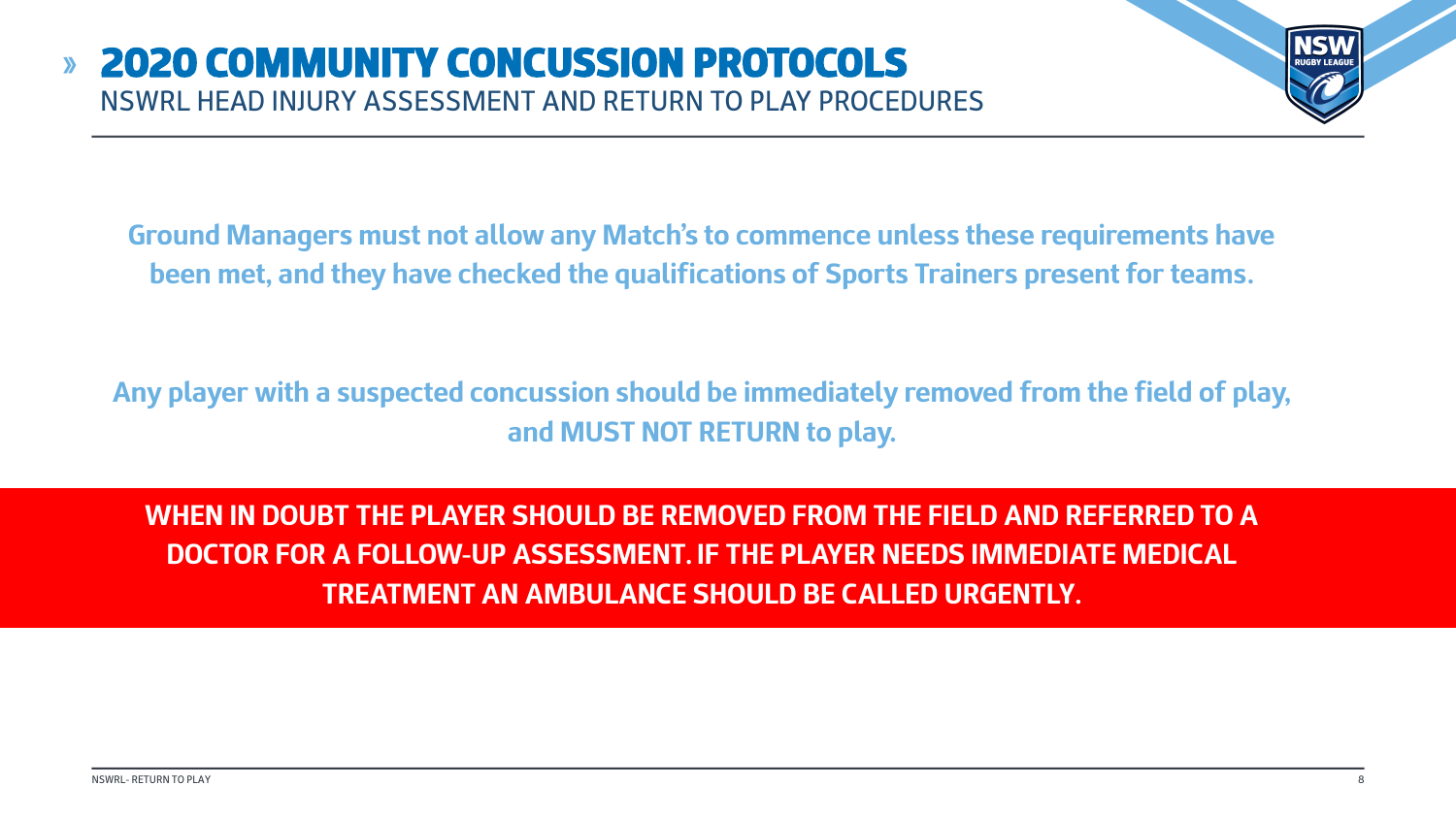

# **Head Injury Assessment Procedures (Clubs and Players)**

Once removed from the field with a suspected concussion, the Sports Trainer must complete an

NRL Community Head Injury Recognition and Referral Form for the player, as well as a

NSWRL Community Rugby League Concussion Assessment Form. These documents provide information for the follow up assessment with a doctor, and a clearance to return to the game, should a Doctor determine NO concussive event has taken place.

#### **The player MUST NOT RETURN to the field of play on that day and MUST REPORT TO A DOCTOR AS SOON AS POSSIBLE FOR FURTHER ASSESSMENT**

**Players removed from the field with a suspected concussion are exempt from interchange quotas.**

**Team Managers, Sports Trainers and Ground Managers must ensure all players removed from the field are marked on Team Sheets with "HIA" which indicates a follow up assessment is required by the player.** 

**Head Sports Trainers and Ground Managers are to ensure a copy of the players** 

**NRL Community Head Injury Recognition and Referral Form is sent to the Leagues Administrator.**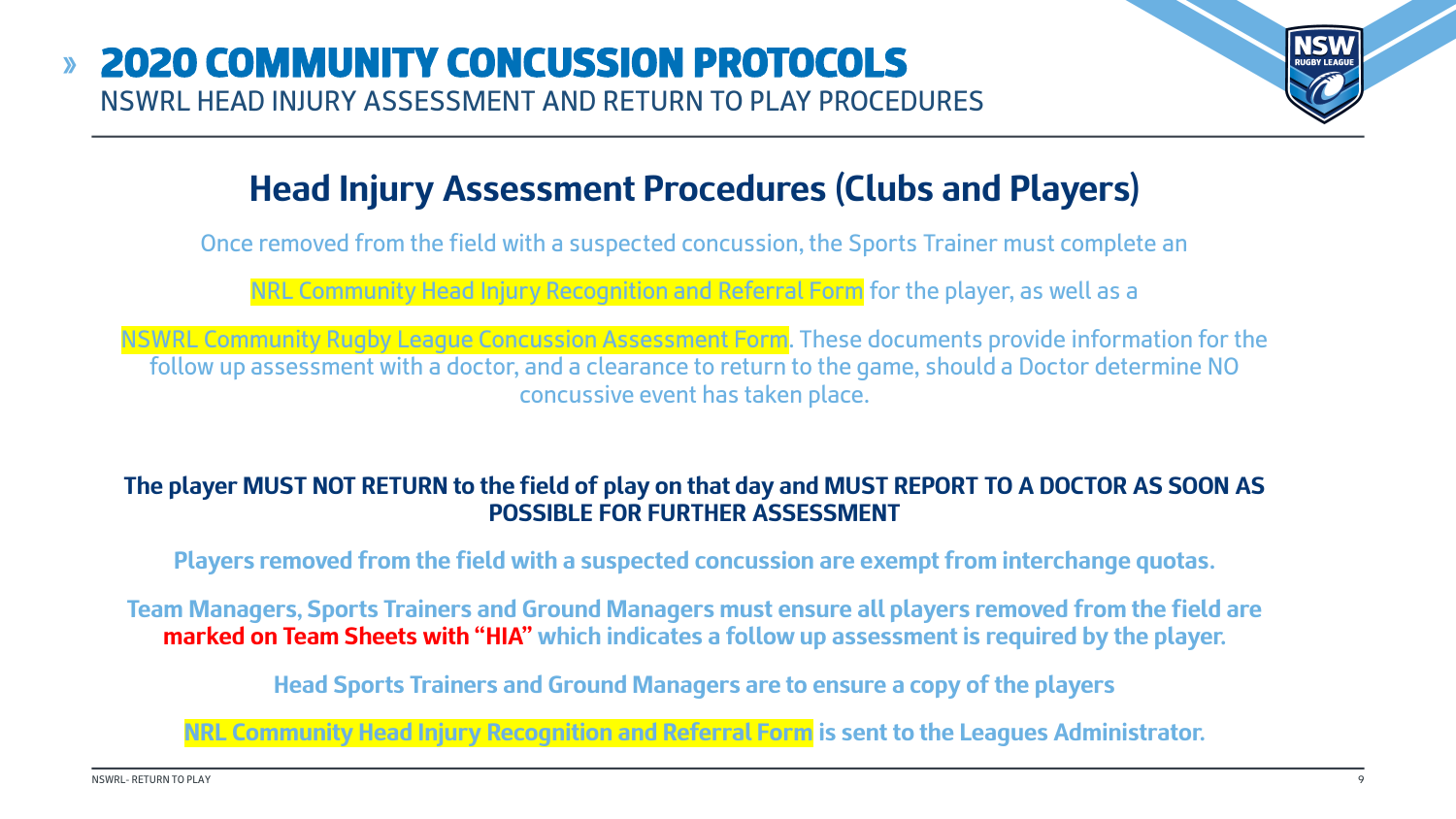# POST MATCH

- a) Sports Trainer review regarding ongoing symptoms;
- b) Assign the Player to the care of a responsible adult;
- c) Give the care giver the completed NRL Community Head Injury Recognition and Referral Form along with the NSWRL Community Rugby League Concussion Assessment Form and advise the care giver to take the player directly to a Doctor or Hospital and monitor the Player until he or she has been assessed by a Doctor;
- d) Advise the carer of the warning signs and symptoms of deterioration;
- e) Advise the carer (and the participant) that the player must avoid alcohol and non-steroidal anti-inflammatory medication for at least 24 hours;
- f) Following a concussive episode, the Player should not be allowed to drive that day. Alternate transport needs to be arranged.

### THESE ARE ALL THINGS THE SPORTS TRAINER ARE TRAINED TO DO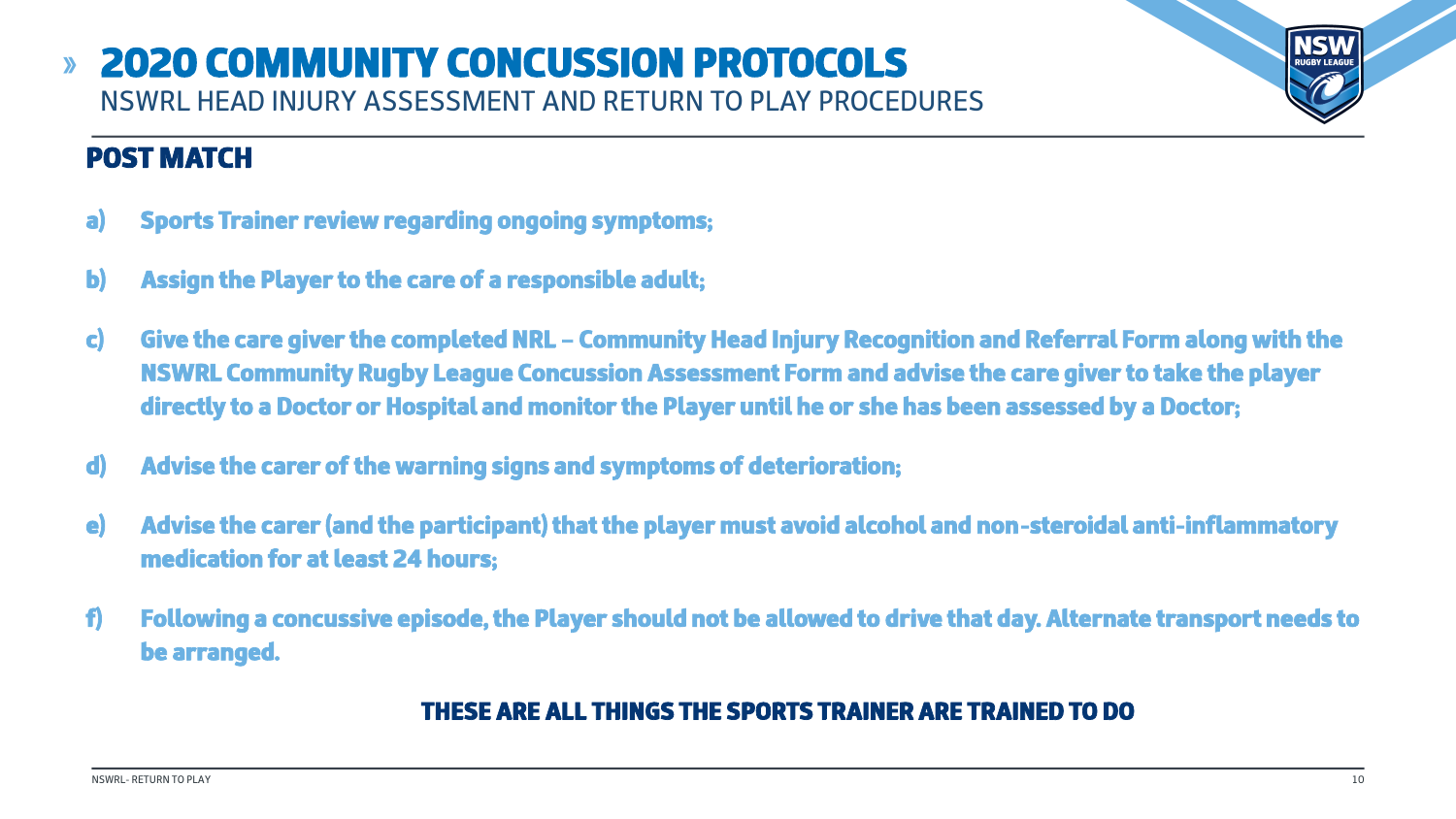

### **Within the Following Week**

**A follow-up evaluation must be conducted by a doctor within 48 hours of the initial head injury assessment by a doctor. All players returning to matches must complete and submit a NSWRL Community Rugby League Concussion Assessment Form within 3 business days of the game to their local League Administrator. Failure to submit this documentation within the required timeframe will result in the player being subject to the Mandatory 14 day stand-down period as outlined below.**

**Only a Doctor can clear a player to return to training and play after a concussion.**

**Numerous failed HIA's may result in the NSWRL Chief Medical Officer** 

**requesting further analysis.**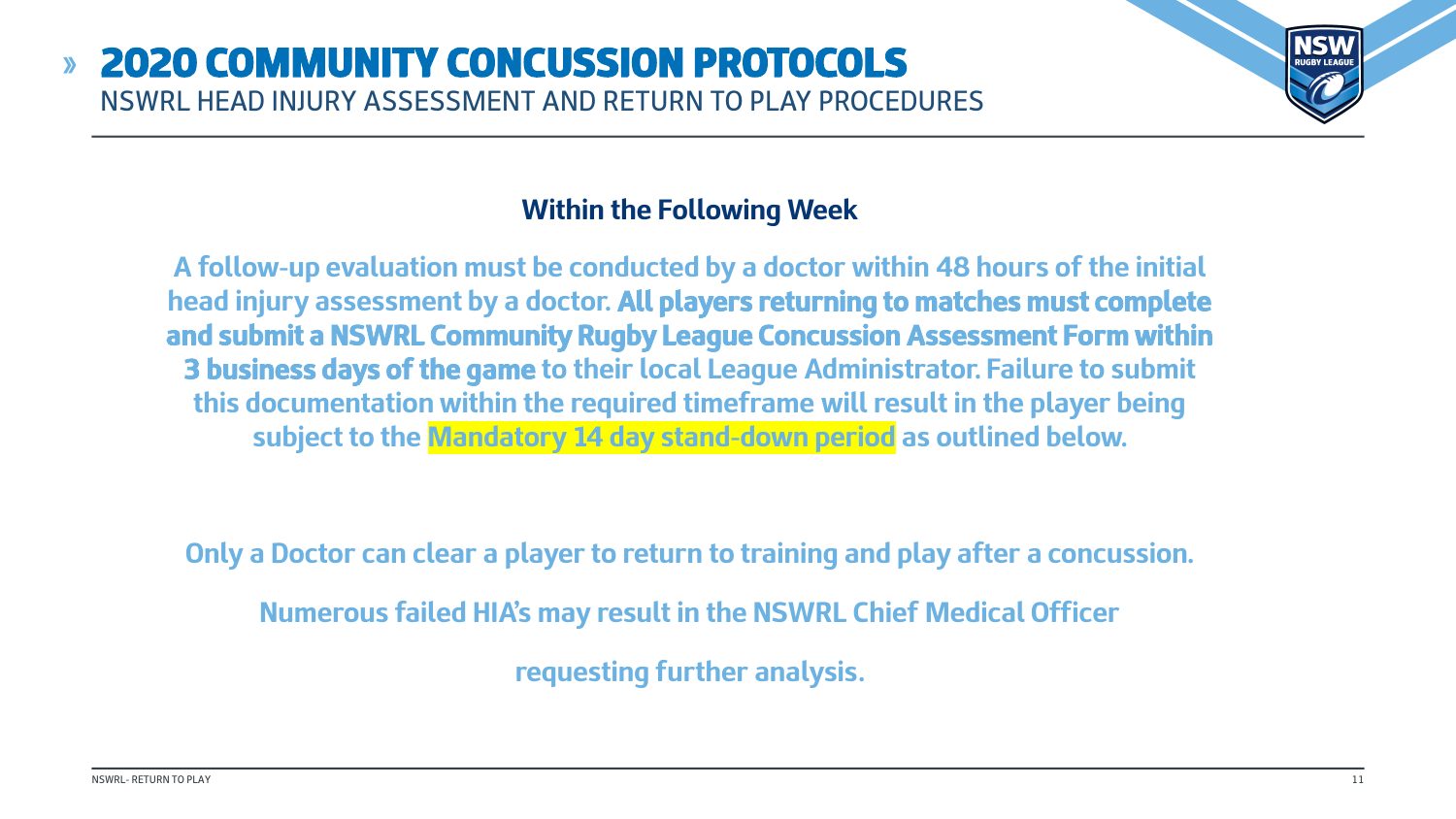

# **Mandatory Stand Down Periods**

# **First Concussion: Mandatory Stand Down Period**

**a. 14 days no contact training. Day 1 starts the day after the concussion occurred, over these 14 days, the Graduated Return to Sport (GRTS) program as outlined in section 5 of the NSWRL Head Injury Assessment and Return to Play Procedures**

**b. To proceed to contact training on day 15 the player must have obtained a medical clearance from a Doctor (GP is sufficient) via the NSWRL Community Rugby League Return to Play Clearance Form. If the medical clearance is not obtained the player cannot proceed to contact training stage or matches until received.** 

**c. Day 15 - allowed to return to contact training providing the NSWRL Community Rugby League Return To Play Clearance Form has been competed by a Doctor**

**d. Day 17 - if the return to play protocols are complete and verified and the player is symptom free for the 24hrs post contact training the player can return and participate in a match 17 days after the concussion occurred.**